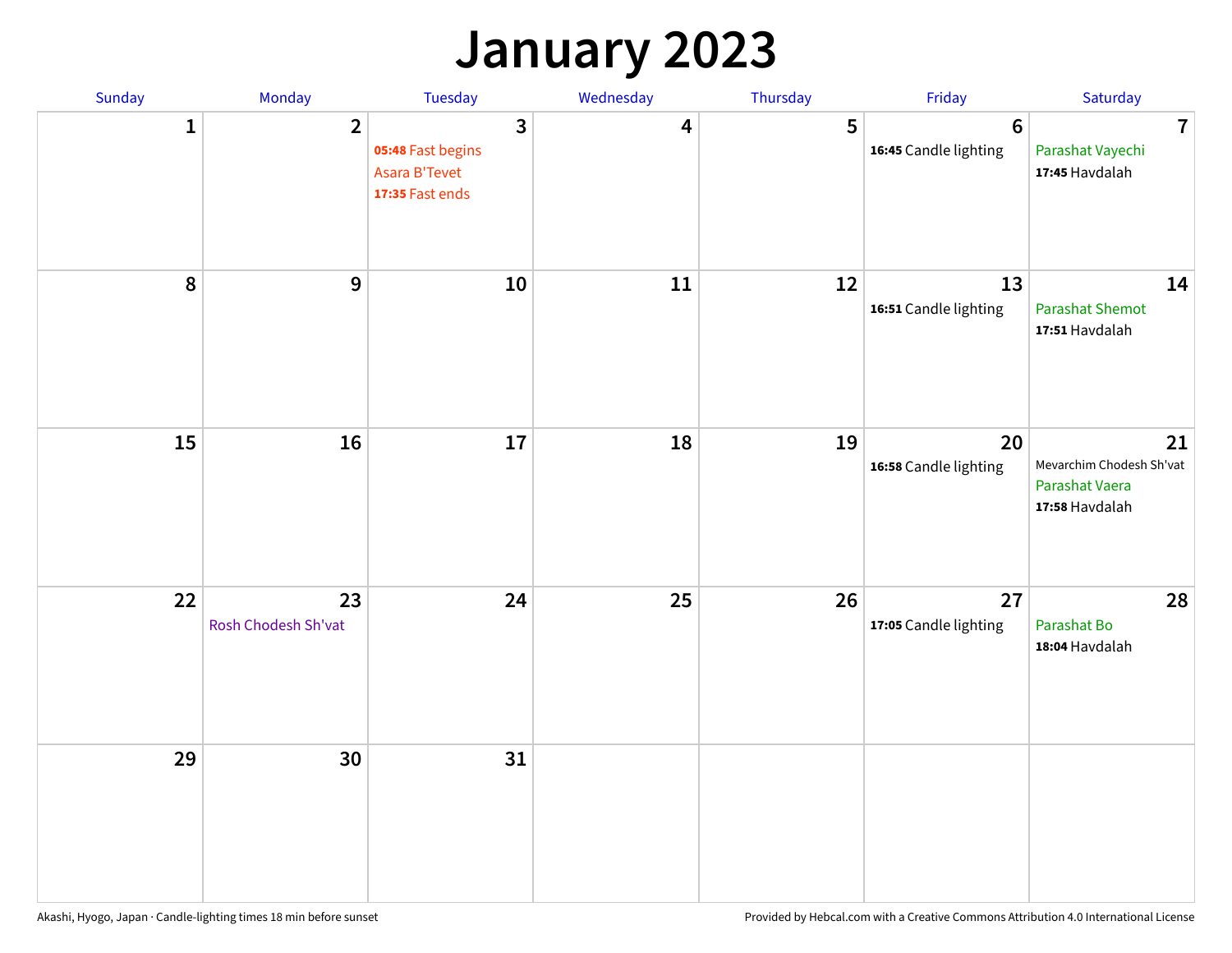# **February 2023**

| Sunday | Monday                        | Tuesday                 | Wednesday               | Thursday       | Friday                                  | Saturday                                                                                        |
|--------|-------------------------------|-------------------------|-------------------------|----------------|-----------------------------------------|-------------------------------------------------------------------------------------------------|
|        |                               |                         | 1                       | $\overline{2}$ | $\overline{3}$<br>17:12 Candle lighting | $\overline{\mathbf{4}}$<br><b>Shabbat Shirah</b><br>Parashat Beshalach<br>18:11 Havdalah        |
| 5      | $6\phantom{1}6$<br>Tu BiShvat | $\overline{7}$          | 8                       | 9              | 10<br>17:19 Candle lighting             | 11<br>Parashat Yitro<br>18:17 Havdalah                                                          |
| 12     | 13                            | 14                      | 15                      | 16             | 17<br>17:26 Candle lighting             | 18<br><b>Shabbat Shekalim</b><br>Mevarchim Chodesh Adar<br>Parashat Mishpatim<br>18:23 Havdalah |
| 19     | 20                            | 21<br>Rosh Chodesh Adar | 22<br>Rosh Chodesh Adar | 23             | 24<br>17:32 Candle lighting             | 25<br>Parashat Terumah<br>18:29 Havdalah                                                        |
| 26     | 27                            | 28                      |                         |                |                                         |                                                                                                 |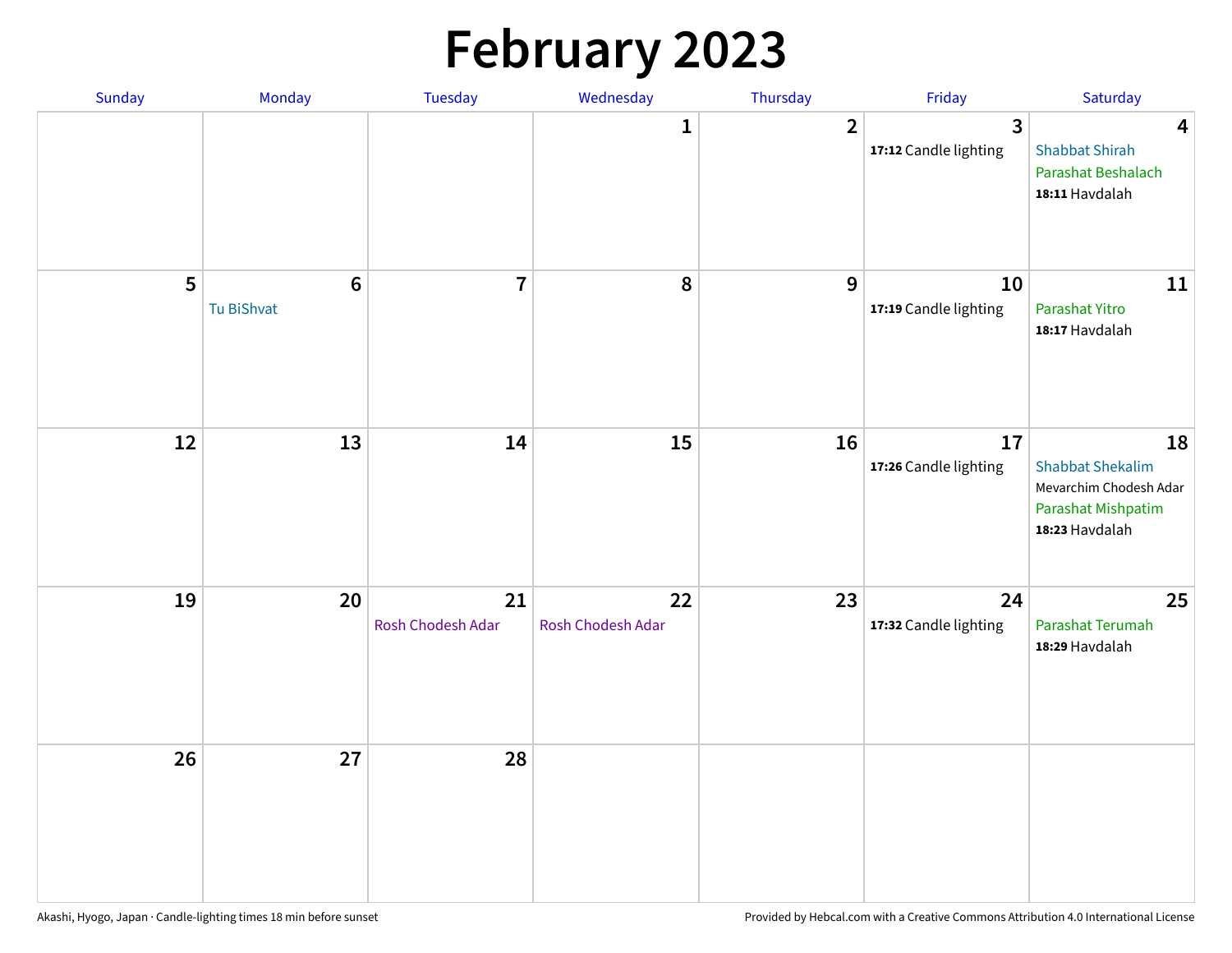## **March 2023**

| Sunday | Monday                                                                                               | Tuesday                 | Wednesday                 | Thursday                 | Friday                      | Saturday                                                                                                 |
|--------|------------------------------------------------------------------------------------------------------|-------------------------|---------------------------|--------------------------|-----------------------------|----------------------------------------------------------------------------------------------------------|
|        |                                                                                                      |                         | 1                         | $\overline{2}$           | 3<br>17:38 Candle lighting  | $\overline{\mathbf{4}}$<br><b>Shabbat Zachor</b><br>Parashat Tetzaveh<br>18:35 Havdalah                  |
| 5      | $6\phantom{a}$<br>05:10 Fast begins<br><b>Ta'anit Esther</b><br>18:30 Fast ends<br><b>Erev Purim</b> | $\overline{7}$<br>Purim | 8<br><b>Shushan Purim</b> | 9                        | 10<br>17:44 Candle lighting | 11<br><b>Shabbat Parah</b><br>Parashat Ki Tisa<br>18:41 Havdalah                                         |
| 12     | 13                                                                                                   | 14                      | 15                        | 16                       | 17<br>17:50 Candle lighting | 18<br><b>Shabbat HaChodesh</b><br>Mevarchim Chodesh Nisan<br>Parashat Vayakhel-Pekudei<br>18:47 Havdalah |
| 19     | 20                                                                                                   | 21                      | 22                        | 23<br>Rosh Chodesh Nisan | 24<br>17:56 Candle lighting | 25<br>Parashat Vayikra<br>18:52 Havdalah                                                                 |
| 26     | 27                                                                                                   | 28                      | 29                        | 30                       | 31<br>18:01 Candle lighting |                                                                                                          |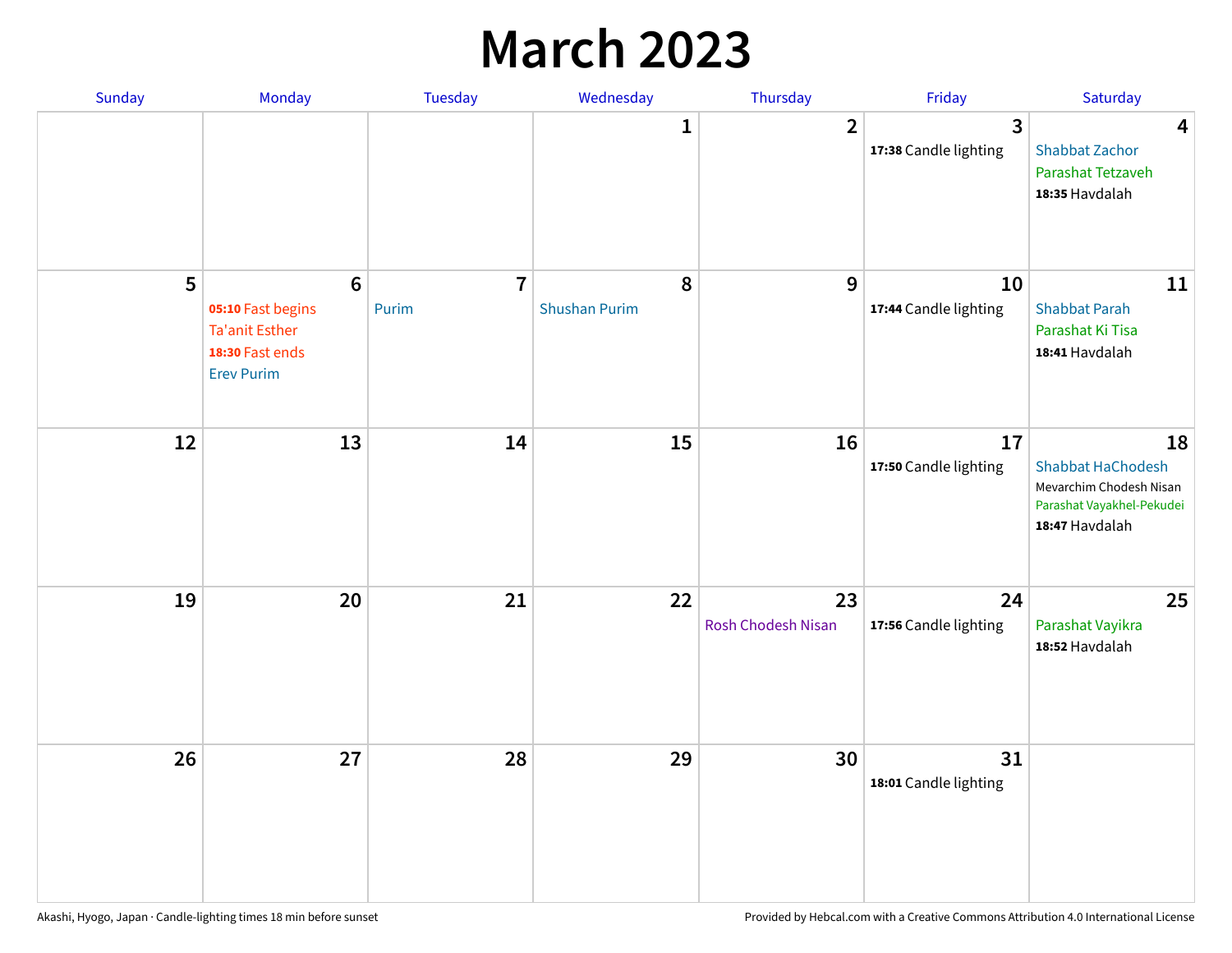# **April 2023**

| Sunday                | Monday                | <b>Tuesday</b>                                  | Wednesday                                                                                 | Thursday                                                    | Friday                                                      | Saturday                                                                              |
|-----------------------|-----------------------|-------------------------------------------------|-------------------------------------------------------------------------------------------|-------------------------------------------------------------|-------------------------------------------------------------|---------------------------------------------------------------------------------------|
|                       |                       |                                                 |                                                                                           |                                                             |                                                             | 1<br><b>Shabbat HaGadol</b><br>Yom HaAliyah<br><b>Parashat Tzav</b><br>18:58 Havdalah |
| $\overline{2}$        | 3                     | 4                                               | 5<br>04:27 Fast begins<br>Ta'anit Bechorot<br><b>Erev Pesach</b><br>18:05 Candle lighting | $6\phantom{1}6$<br><b>Pesach I</b><br>19:02 Candle lighting | $\overline{7}$<br><b>Pesach II</b><br>18:07 Candle lighting | 8<br>Pesach III (CH"M)<br>19:04 Havdalah                                              |
| 9<br>Pesach IV (CH"M) | 10<br>Pesach V (CH"M) | 11<br>Pesach VI (CH"M)<br>18:10 Candle lighting | 12<br><b>Pesach VII</b><br>19:08 Candle lighting                                          | 13<br><b>Pesach VIII</b><br>19:08 Havdalah                  | 14<br>18:12 Candle lighting                                 | 15<br>Mevarchim Chodesh Iyyar<br>Parashat Shmini<br>19:10 Havdalah                    |
| 16                    | 17                    | 18<br>Yom HaShoah                               | 19                                                                                        | 20                                                          | 21<br>Rosh Chodesh Iyyar<br>18:18 Candle lighting           | 22<br>Rosh Chodesh Iyyar<br>Parashat Tazria-Metzora<br>19:16 Havdalah                 |
| 23                    | 24                    | 25<br>Yom HaZikaron                             | 26<br>Yom HaAtzma'ut                                                                      | 27                                                          | 28<br>18:23 Candle lighting                                 | 29<br>Parashat Achrei Mot-Kedoshim<br>19:23 Havdalah                                  |
| 30                    |                       |                                                 |                                                                                           |                                                             |                                                             |                                                                                       |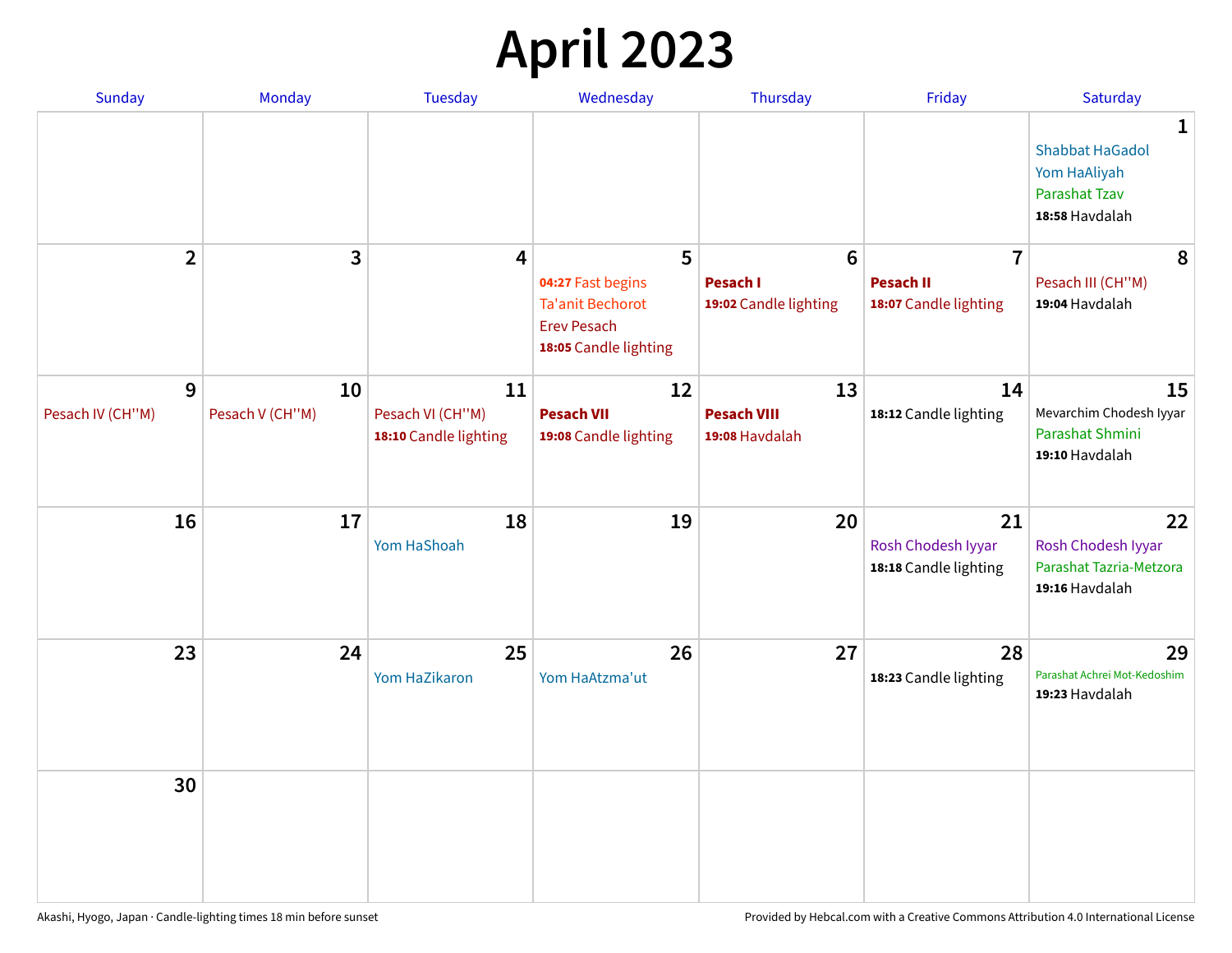#### **May 2023**

| <b>Sunday</b>            | Monday      | Tuesday         | Wednesday | Thursday                                           | Friday                                          | Saturday                                                             |
|--------------------------|-------------|-----------------|-----------|----------------------------------------------------|-------------------------------------------------|----------------------------------------------------------------------|
|                          | $\mathbf 1$ | $\mathbf{2}$    | 3         | 4                                                  | 5<br>Pesach Sheni<br>18:29 Candle lighting      | $\boldsymbol{6}$<br><b>Parashat Emor</b><br>19:29 Havdalah           |
| $\overline{7}$           | $\pmb{8}$   | 9<br>Lag BaOmer | 10        | 11                                                 | 12<br>18:35 Candle lighting                     | 13<br>Parashat Behar-Bechukotai<br>19:35 Havdalah                    |
| 14                       | 15          | 16              | 17        | 18                                                 | 19<br>Yom Yerushalayim<br>18:40 Candle lighting | 20<br>Mevarchim Chodesh Sivan<br>Parashat Bamidbar<br>19:42 Havdalah |
| 21<br>Rosh Chodesh Sivan | 22          | 23              | 24        | 25<br><b>Erev Shavuot</b><br>18:44 Candle lighting | 26<br><b>Shavuot I</b><br>18:45 Candle lighting | 27<br><b>Shavuot II</b><br>19:47 Havdalah                            |
| 28                       | 29          | 30              | 31        |                                                    |                                                 |                                                                      |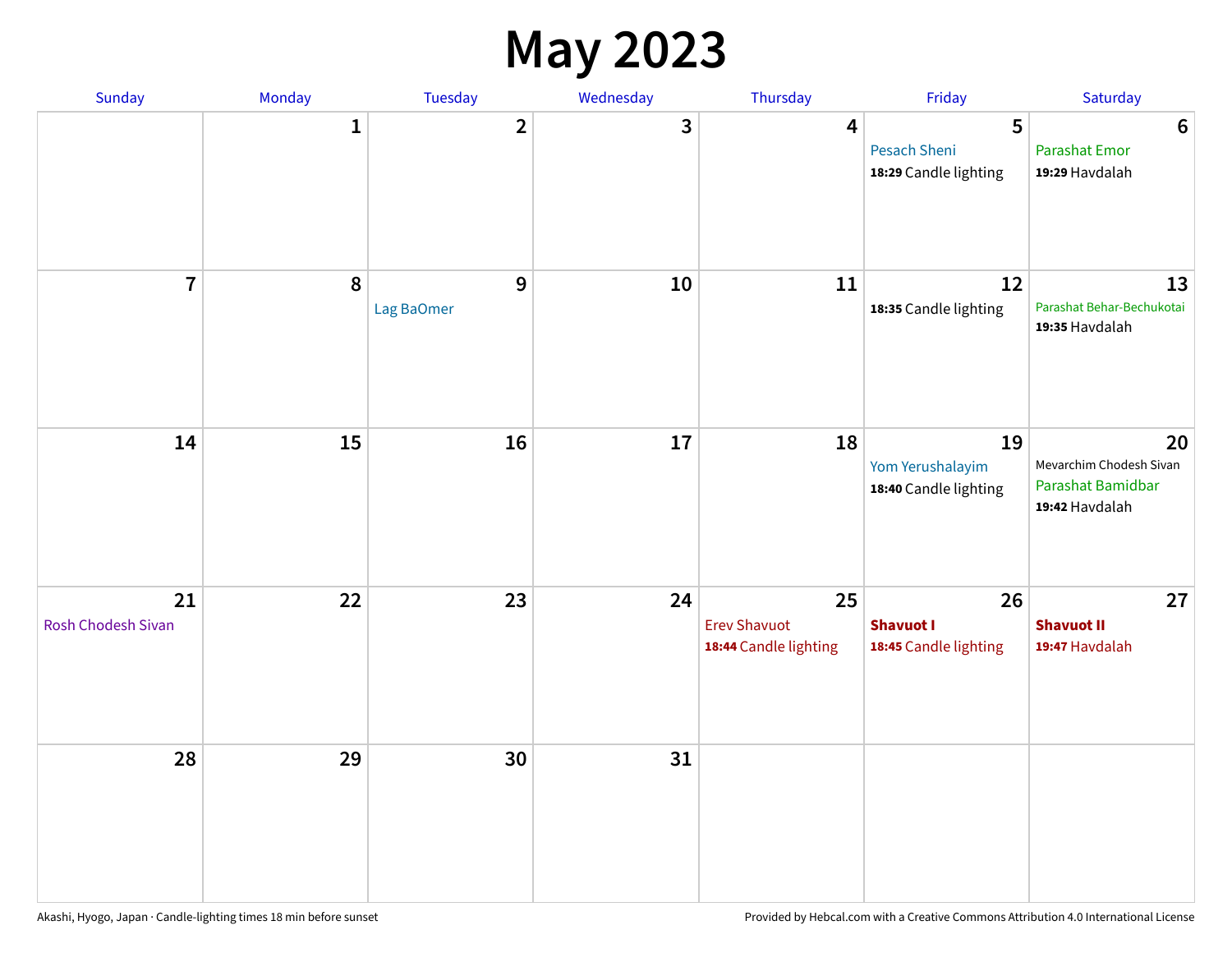#### **June 2023**

| Sunday                  | Monday                   | Tuesday                         | Wednesday      | Thursday     | Friday                                  | Saturday                                                            |
|-------------------------|--------------------------|---------------------------------|----------------|--------------|-----------------------------------------|---------------------------------------------------------------------|
|                         |                          |                                 |                | $\mathbf{1}$ | $\overline{2}$<br>18:49 Candle lighting | $\mathbf{3}$<br>Parashat Nasso<br>19:52 Havdalah                    |
| $\overline{\mathbf{4}}$ | 5                        | $\bf 6$                         | $\overline{7}$ | 8            | 9<br>18:53 Candle lighting              | 10<br>Parashat Beha'alotcha<br>19:56 Havdalah                       |
| $11\,$                  | 12                       | 13                              | 14             | 15           | 16<br>18:56 Candle lighting             | 17<br>Mevarchim Chodesh Tamuz<br>Parashat Sh'lach<br>19:59 Havdalah |
| 18                      | 19<br>Rosh Chodesh Tamuz | 20<br><b>Rosh Chodesh Tamuz</b> | 21             | 22           | 23<br>18:58 Candle lighting             | 24<br>Parashat Korach<br>20:01 Havdalah                             |
| 25                      | 26                       | 27                              | 28             | 29           | 30<br>18:59 Candle lighting             |                                                                     |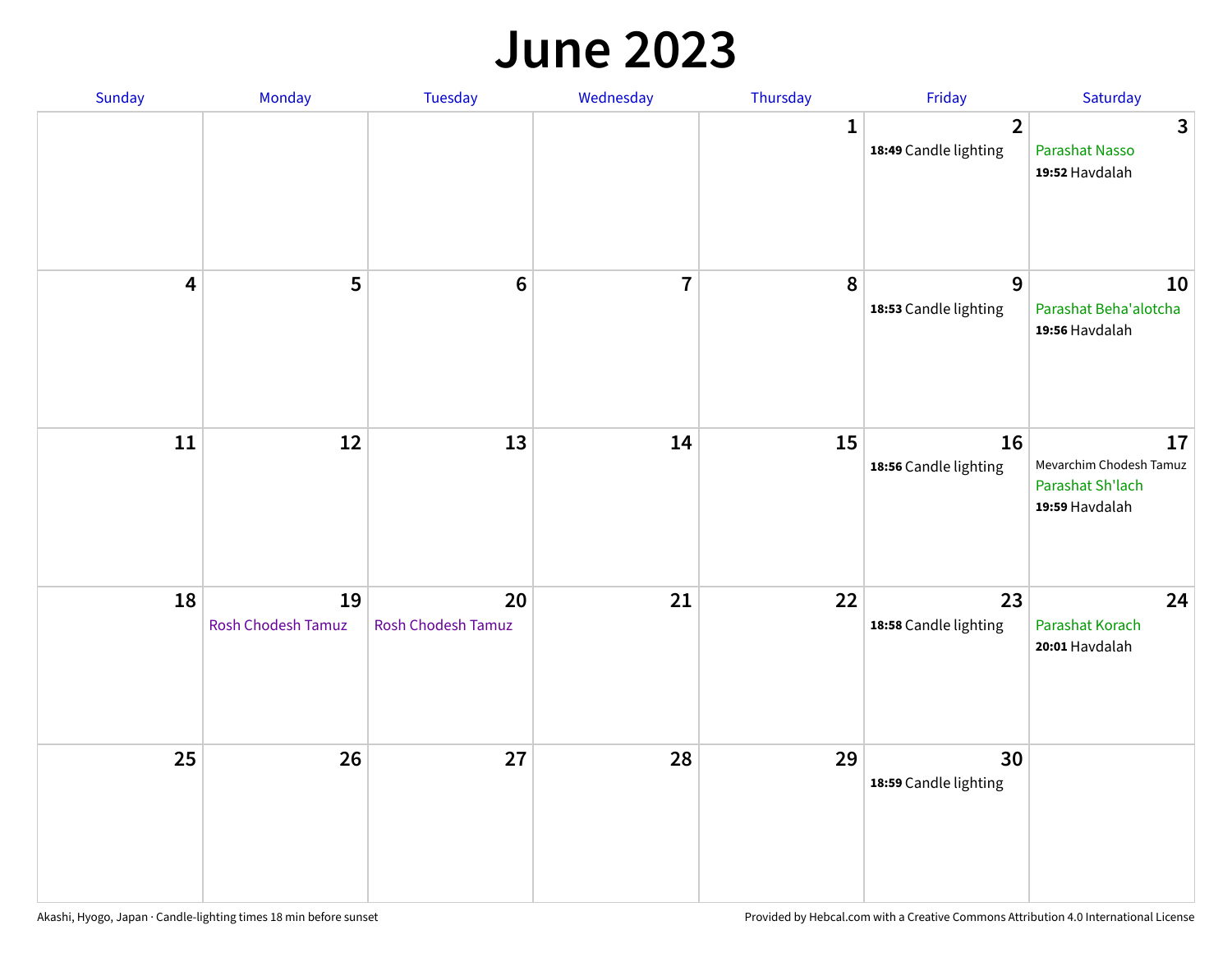# **July 2023**

| Sunday                  | Monday       | <b>Tuesday</b>          | Wednesday                                   | Thursday                                                                      | Friday                                  | Saturday                                                              |
|-------------------------|--------------|-------------------------|---------------------------------------------|-------------------------------------------------------------------------------|-----------------------------------------|-----------------------------------------------------------------------|
|                         |              |                         |                                             |                                                                               |                                         | $\mathbf 1$<br>Parashat Chukat-Balak<br>20:01 Havdalah                |
| $\overline{\mathbf{2}}$ | $\mathbf{3}$ | $\overline{\mathbf{4}}$ | 5                                           | $6\phantom{1}6$<br>03:22 Fast begins<br><b>Tzom Tammuz</b><br>19:52 Fast ends | $\overline{7}$<br>18:58 Candle lighting | 8<br><b>Parashat Pinchas</b><br>20:00 Havdalah                        |
| 9                       | 10           | 11                      | 12                                          | 13                                                                            | 14<br>18:56 Candle lighting             | 15<br>Mevarchim Chodesh Av<br>Parashat Matot-Masei<br>19:57 Havdalah  |
| 16                      | 17           | 18                      | 19<br>Rosh Chodesh Av                       | 20                                                                            | 21<br>18:52 Candle lighting             | 22<br><b>Shabbat Chazon</b><br>Parashat Devarim<br>19:53 Havdalah     |
| 23                      | 24           | 25                      | 26<br>19:07 Fast begins<br>Erev Tish'a B'Av | 27<br>Tish'a B'Av<br>19:41 Fast ends                                          | 28<br>18:47 Candle lighting             | 29<br><b>Shabbat Nachamu</b><br>Parashat Vaetchanan<br>19:47 Havdalah |
| 30                      | 31           |                         |                                             |                                                                               |                                         |                                                                       |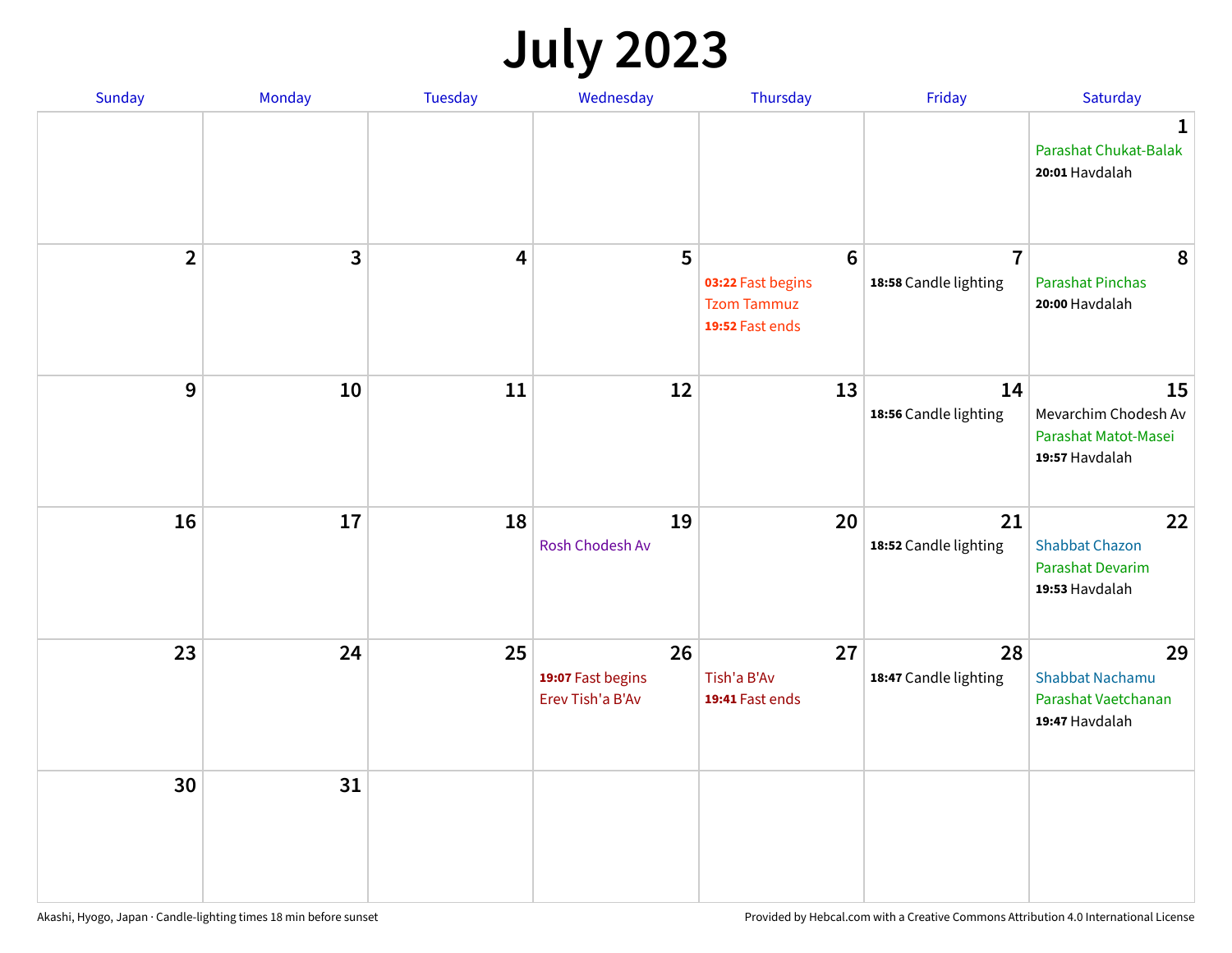# **August 2023**

| Sunday         | Monday         | Tuesday      | Wednesday               | Thursday                | Friday                                                                     | Saturday                                                         |
|----------------|----------------|--------------|-------------------------|-------------------------|----------------------------------------------------------------------------|------------------------------------------------------------------|
|                |                | $\mathbf{1}$ | $\mathbf{2}$<br>Tu B'Av | $\overline{\mathbf{3}}$ | $\overline{4}$<br>18:42 Candle lighting                                    | 5<br><b>Parashat Eikev</b><br>19:40 Havdalah                     |
| $6\phantom{a}$ | $\overline{7}$ | 8            | $\mathbf{9}$            | 10                      | 11<br>18:35 Candle lighting                                                | 12<br>Mevarchim Chodesh Elul<br>Parashat Re'eh<br>19:32 Havdalah |
| 13             | 14             | 15           | 16                      | 17<br>Rosh Chodesh Elul | 18<br>Rosh Hashana LaBehemot<br>Rosh Chodesh Elul<br>18:27 Candle lighting | 19<br><b>Parashat Shoftim</b><br>19:23 Havdalah                  |
| 20             | 21             | 22           | 23                      | 24                      | 25<br>18:18 Candle lighting                                                | 26<br>Parashat Ki Teitzei<br>19:14 Havdalah                      |
| 27             | 28             | 29           | 30                      | 31                      |                                                                            |                                                                  |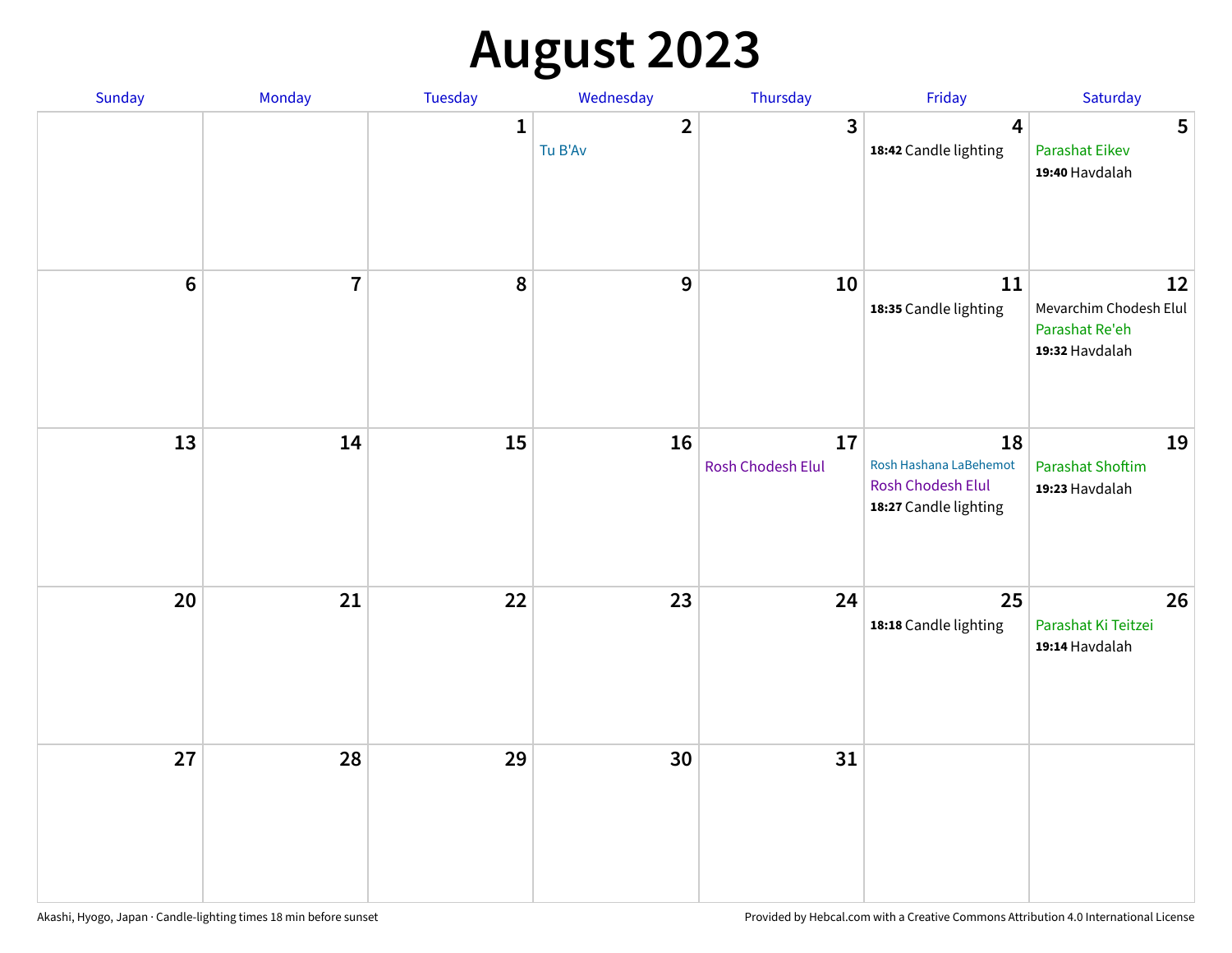# **September 2023**

| Sunday                                                | Monday                                                             | Tuesday | Wednesday       | Thursday       | Friday                                            | Saturday                                                            |
|-------------------------------------------------------|--------------------------------------------------------------------|---------|-----------------|----------------|---------------------------------------------------|---------------------------------------------------------------------|
|                                                       |                                                                    |         |                 |                | 1<br>18:09 Candle lighting                        | $\overline{2}$<br>Parashat Ki Tavo<br>19:04 Havdalah                |
| 3                                                     | $\overline{\mathbf{4}}$                                            | 5       | $6\phantom{1}6$ | $\overline{7}$ | 8<br>17:59 Candle lighting                        | 9<br>Leil Selichot<br>Parashat Nitzavim-Vayeilech<br>18:54 Havdalah |
| 10                                                    | 11                                                                 | 12      | 13              | 14             | 15<br>Erev Rosh Hashana<br>17:49 Candle lighting  | 16<br>Rosh Hashana 5784<br>18:44 Candle lighting                    |
| 17<br><b>Rosh Hashana II</b><br>18:42 Havdalah        | 18<br>04:30 Fast begins<br><b>Tzom Gedaliah</b><br>18:34 Fast ends | 19      | 20              | 21             | 22<br>17:39 Candle lighting                       | 23<br><b>Shabbat Shuva</b><br>Parashat Ha'Azinu<br>18:34 Havdalah   |
| 24<br><b>Erev Yom Kippur</b><br>17:37 Candle lighting | 25<br><b>Yom Kippur</b><br>18:31 Havdalah                          | 26      | 27              | 28             | 29<br><b>Erev Sukkot</b><br>17:29 Candle lighting | 30<br>Sukkot I<br>18:24 Candle lighting                             |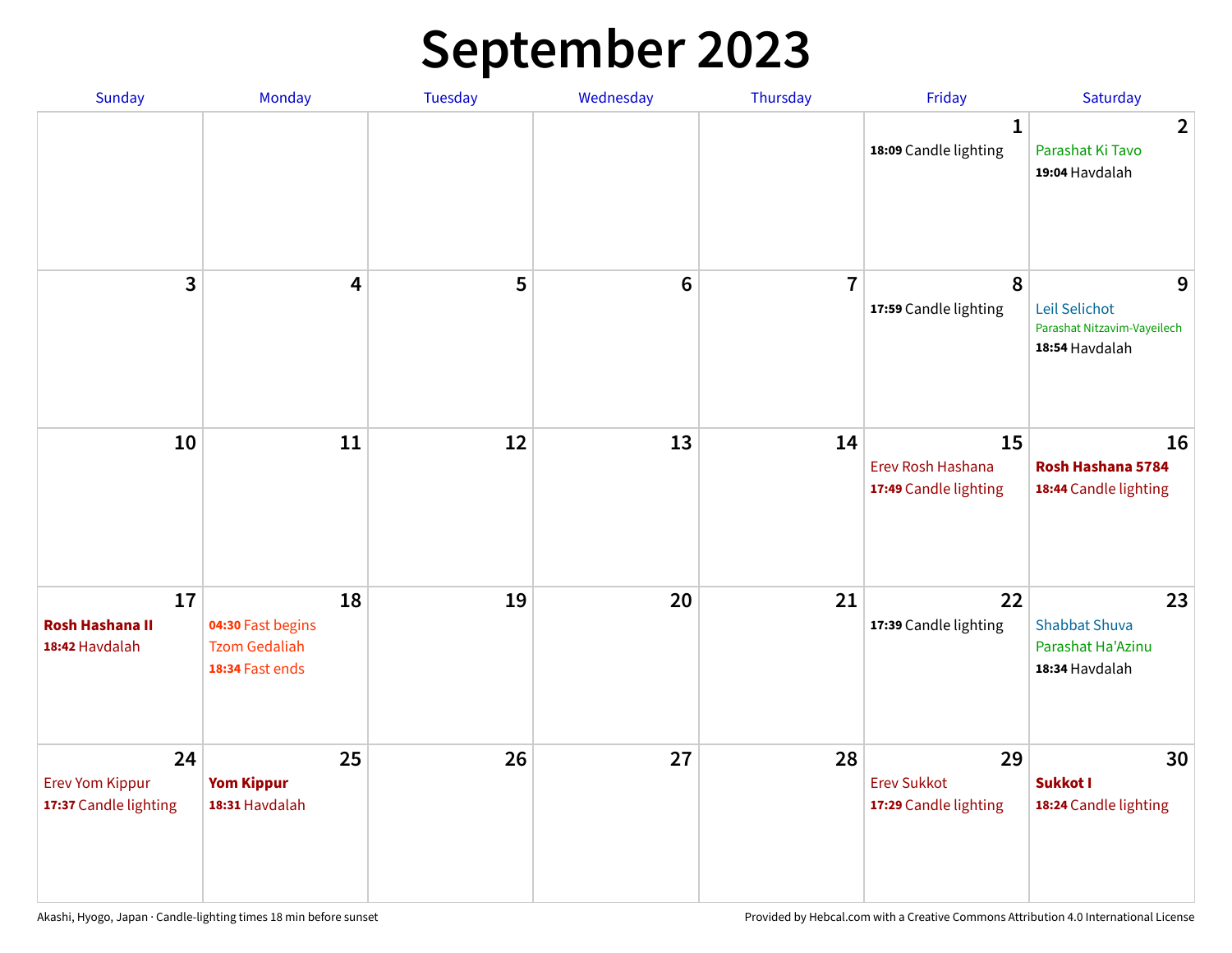## **October 2023**

| Sunday                                             | <b>Monday</b>                       | <b>Tuesday</b>        | Wednesday            | Thursday              | Friday                                                               | Saturday                                                                       |
|----------------------------------------------------|-------------------------------------|-----------------------|----------------------|-----------------------|----------------------------------------------------------------------|--------------------------------------------------------------------------------|
| $\mathbf{1}$<br><b>Sukkot II</b><br>18:22 Havdalah | $\overline{2}$<br>Sukkot III (CH"M) | 3<br>Sukkot IV (CH"M) | 4<br>Sukkot V (CH"M) | 5<br>Sukkot VI (CH"M) | $6\phantom{1}$<br>Sukkot VII (Hoshana Raba)<br>17:20 Candle lighting | 7<br><b>Shmini Atzeret</b><br>18:14 Candle lighting                            |
| 8<br><b>Simchat Torah</b><br>18:13 Havdalah        | $\boldsymbol{9}$                    | 10                    | 11                   | 12                    | 13<br>17:10 Candle lighting                                          | 14<br>Mevarchim Chodesh Cheshvan<br><b>Parashat Bereshit</b><br>18:05 Havdalah |
| 15<br>Rosh Chodesh Cheshvan                        | 16<br>Rosh Chodesh Cheshvan         | 17                    | 18                   | 19                    | 20<br>17:02 Candle lighting                                          | 21<br>Parashat Noach<br>17:57 Havdalah                                         |
| 22<br>Yom HaAliyah School Observance               | 23                                  | 24                    | 25                   | 26                    | 27<br>16:54 Candle lighting                                          | 28<br>Parashat Lech-Lecha<br>17:49 Havdalah                                    |
| 29                                                 | 30                                  | 31                    |                      |                       |                                                                      |                                                                                |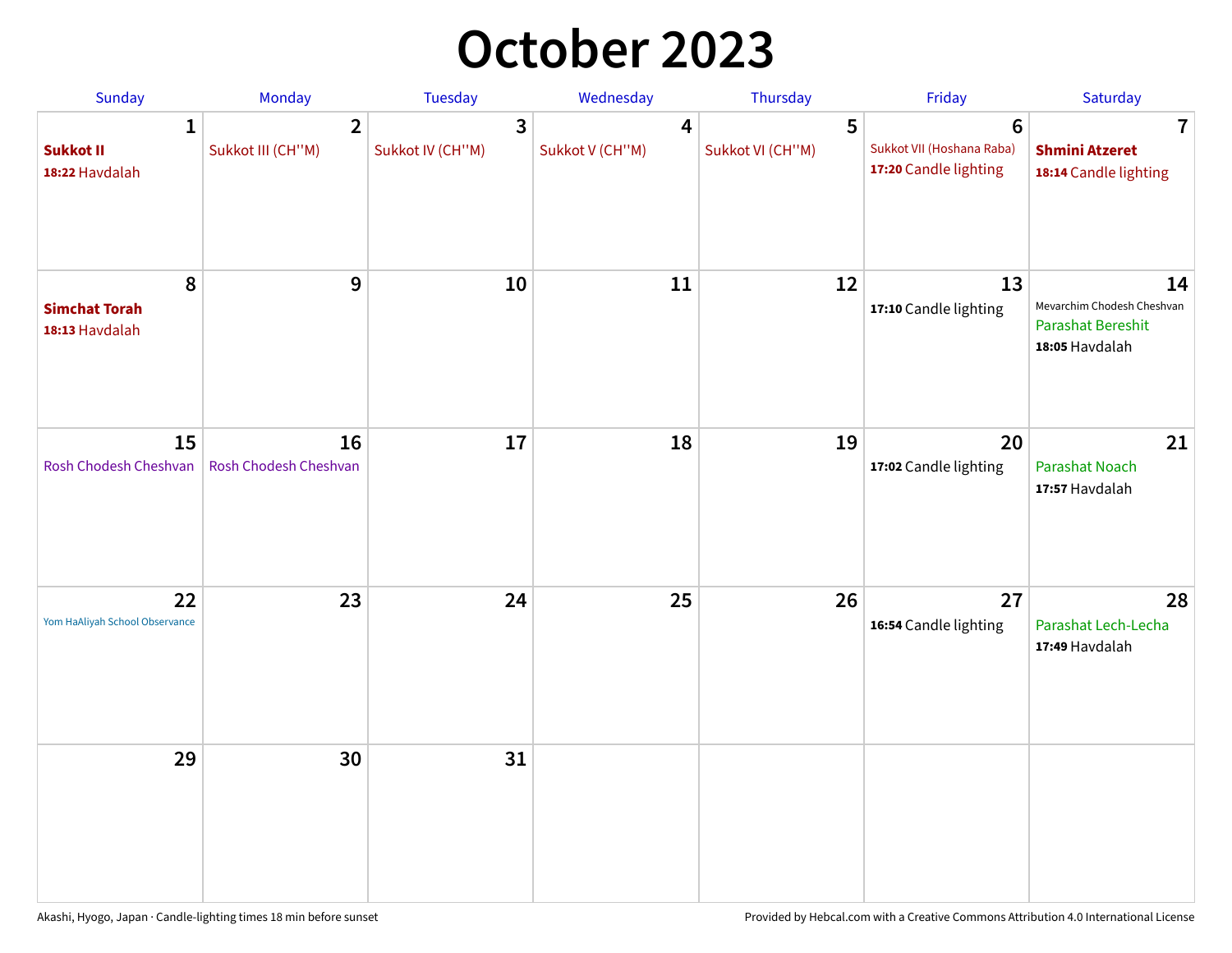#### **November 2023**

| Sunday | Monday          | Tuesday                   | Wednesday    | Thursday       | Friday                      | Saturday                                                                 |
|--------|-----------------|---------------------------|--------------|----------------|-----------------------------|--------------------------------------------------------------------------|
|        |                 |                           | $\mathbf{1}$ | $\overline{2}$ | 3<br>16:47 Candle lighting  | $\overline{\mathbf{4}}$<br>Parashat Vayera<br>17:43 Havdalah             |
| 5      | $6\phantom{1}6$ | $\overline{\mathbf{7}}$   | 8            | 9              | 10<br>16:41 Candle lighting | 11<br>Mevarchim Chodesh Kislev<br>Parashat Chayei Sara<br>17:37 Havdalah |
| 12     | 13<br>Sigd      | 14<br>Rosh Chodesh Kislev | 15           | 16             | 17<br>16:36 Candle lighting | 18<br><b>Parashat Toldot</b><br>17:33 Havdalah                           |
| 19     | 20              | 21                        | 22           | 23             | 24<br>16:33 Candle lighting | 25<br>Parashat Vayetzei<br>17:31 Havdalah                                |
| 26     | 27              | 28                        | 29           | 30             |                             |                                                                          |